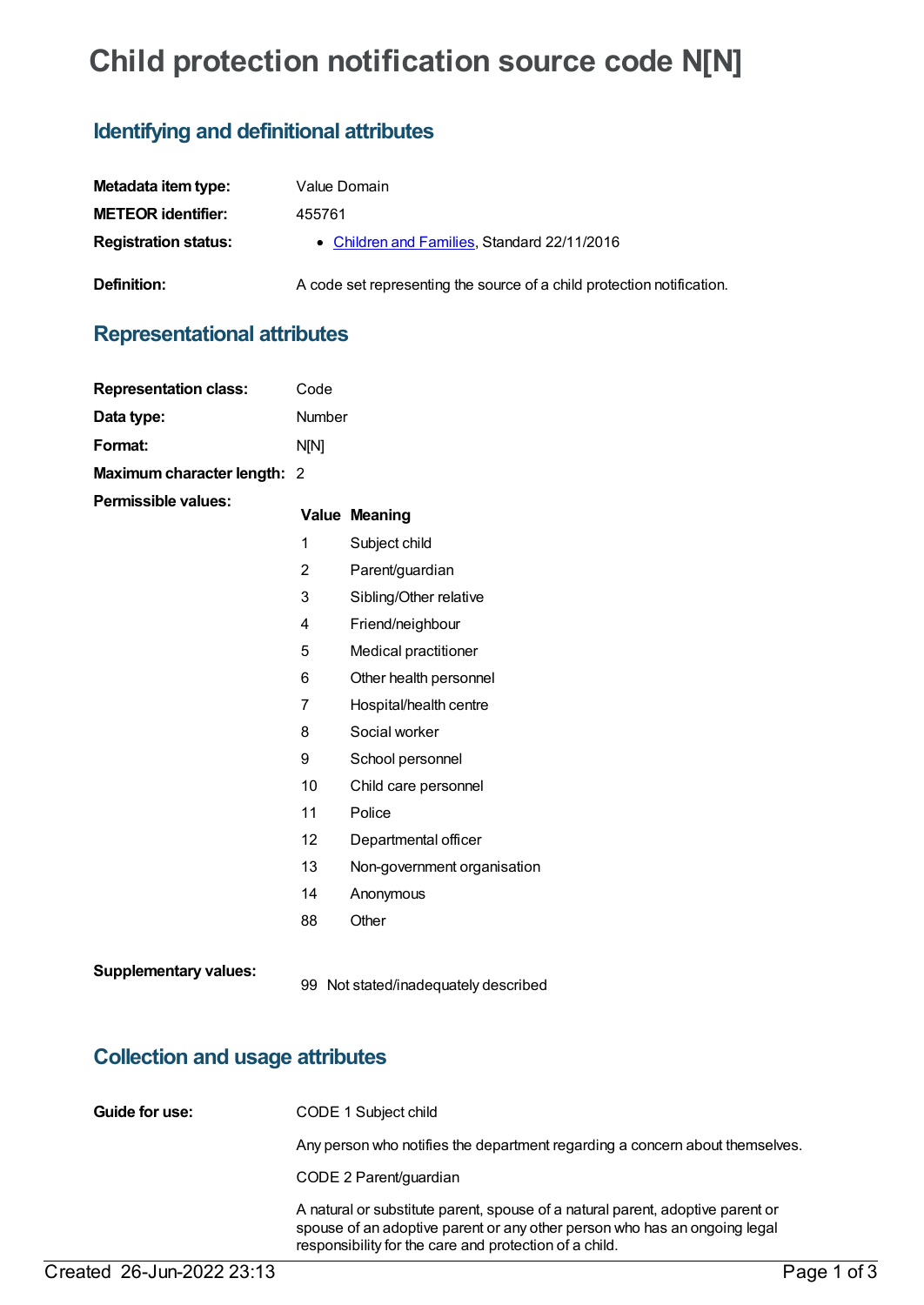#### CODE 3 Sibling/Other relative

Sibling includes a natural (i.e. biological), adopted, foster, step-brother or halfbrother or sister.

Other relative includes a grandparent, aunt, uncle or cousin. The relationship can be full, half or step, or through adoption, and can be traced through, or to, a person whose parents were not married to each other at the time of his or her birth. This category also includes members of Indigenous communities who are accepted by that community as being related to the child.

CODE 4 Friend/neighbour

An unrelated person or acquaintance who is known to, or lives in close proximity to, the subject child or their family, or to the person believed responsible for the abuse or neglect.

CODE 5 Medical practitioner

This category includes only registered medical practitioners. This includes both general practitioners and specialists in hospitals or in the community.

CODE 6 Other health personnel

Any person engaged in supplementary, paramedical and/or ancillary medical services (for example, nurses, infant welfare sisters, dentists, radiographers, physiotherapists and pharmacists). It does not include social workers and nonmedical hospital/health centre personnel.

CODE 7 Hospital/health centre

Any person not elsewhere classified who is employed at a public or private hospital or other health centre or clinic.

CODE 8 Social worker

Any person engaged in providing a social or welfare work service in the community.

CODE 9 School personnel

Any appropriately trained person involved in the instruction of, or imparting of knowledge to, children or providing direct support for this education. This includes teachers, teachers' aides, school principals and counsellors who work in preschool, kindergarten, primary, secondary, technical, sporting or art and crafts education.

CODE 10 Child care personnel

Any person engaged in providing occasional, part-time or full-time day care for children.

CODE 11 Police

Any member of a Commonwealth, state or territory law enforcement agency.

CODE 12 Departmental officer

Any person, not classified above, who is employed by a state or territory community services department.

CODE 13 Non-government organisation

Any non-government organisation not classified above that provides services to the community on a non-profit-making basis.

CODE 14 Anonymous

This category covers all those notifications received from a person who does not give his or her name.

CODE 88 Other

All other persons or organisations not classified above (e.g. ministers of religion or government agencies and instrumentalities not classified above).